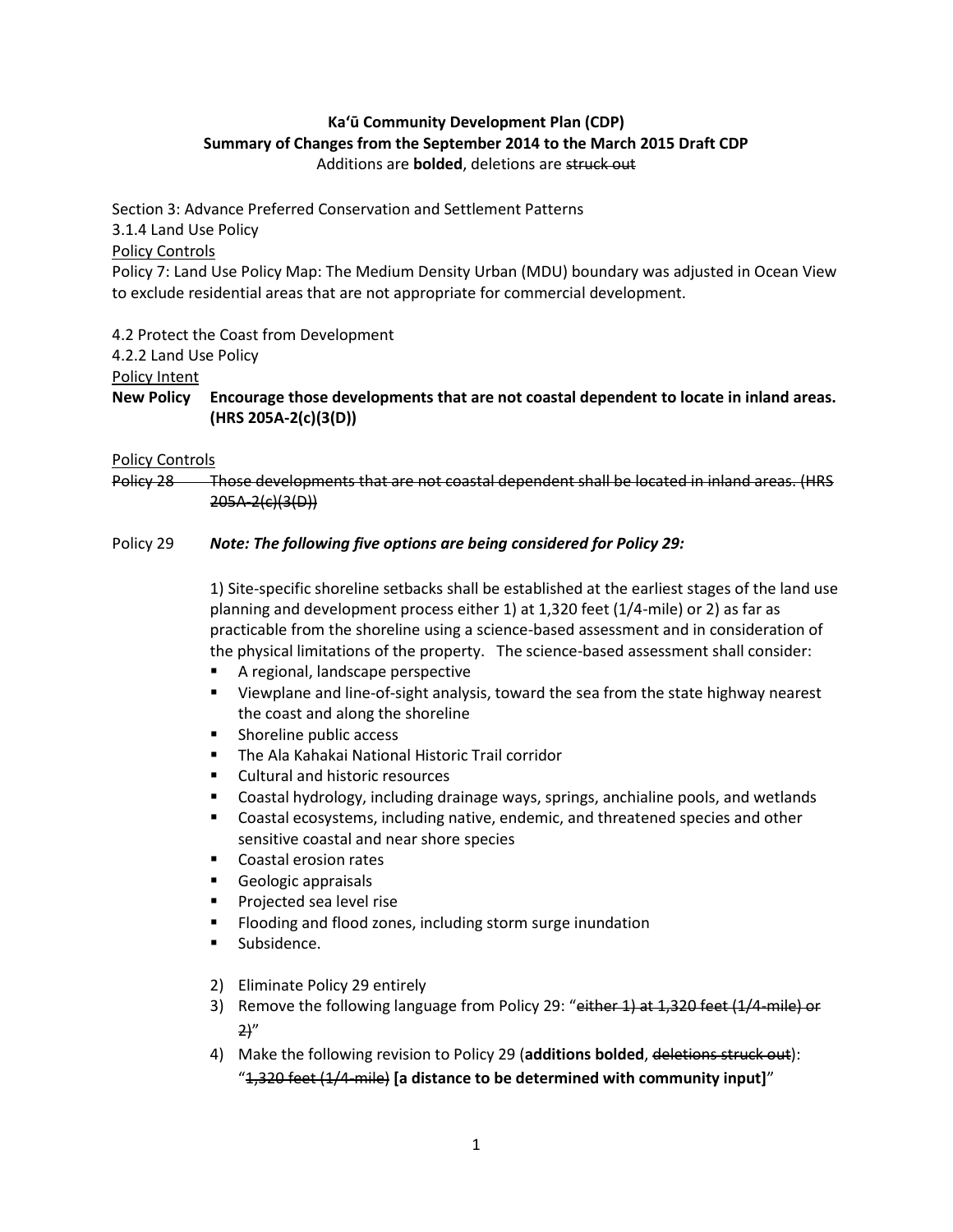5) Reconsider comprehensively all sections pertaining to coastal development to determine how best to achieve the related community objectives.

4.3 Protect Agricultural Lands & Open Space

4.3.2 Land Use Policy

Policy Controls

- Policy 39 To reinforce existing protections, the official Ka'ū CDP Land Use Policy Map designates agricultural lands in Ka'ū as areas to be preserved for agriculture and open space. Development and construction in "Important Agricultural Land" and "Extensive Agriculture" areas shall be limited to agriculture, related economic infrastructure and cottage industries, renewable energy, **open area recreational uses,** and community facilities unless otherwise permitted by law.
- Policy 42 Special permits of any kind in the "Important Agricultural Land" and "Extensive Agriculture" Land Use Policy Map categories should not be permitted in the Ka'ū CDP planning area, except for the following uses (as defined in HCC chapter 25):…
	- **Quarries that include a mining site master plan that comprehensively addresses geotechnical, engineering, safety, ownership, private road use, oversight, and any site-specific issues.**
- 4.7 Protect and Enhance Cultural Assets

4.7.3 County Action

- Policy 76 Adopt and implement street design standards that accommodate, where appropriate, flexibility in the design of streets to preserve the rural character of an area, including pavement width, **unpaved shoulders/swales, rock walls,** lighting, and landscaping **featuring native plants**. (GP 13.2.3(l); North Kohala CDP Strategy 4.8)
- 5.1 Coordinate Infrastructure, Facility, and Service Improvements
- 5.1.2 Land Use Policies

Policy Controls

- **New Policy Implement protocols for receiving community input at meetings in Ka'ū during capital project siting and design.**
- 5.2 Improve Water Infrastructure

5.2.2 County Action

- Policy 91 Water system improvements shall correlate with the County's desired land use development pattern. (GP 11.2.2(a))…
	- Improve the water system in Ocean View, including **improved water quality with, for example, enhanced filtration systems,** the development of a backup source, and, if possible, additional pumping capacity and service to the commercial areas. (Ocean View Business District Water Infrastructure Improvements, Ordinance 12-152)
- 5.3 Enhance the Roadway Network

5.3.3 County Action

- Policy 93 Improve safety along Kamā'oa Road, Ka'alu'alu Road through Green Sands, and South Point Road to Kamā'oa Road.
- **New Policy Install culverts and construct drainage channels and other related improvements as necessary to prevent flooding of roadways and other areas. (GP 13.2.5.9.2(b))**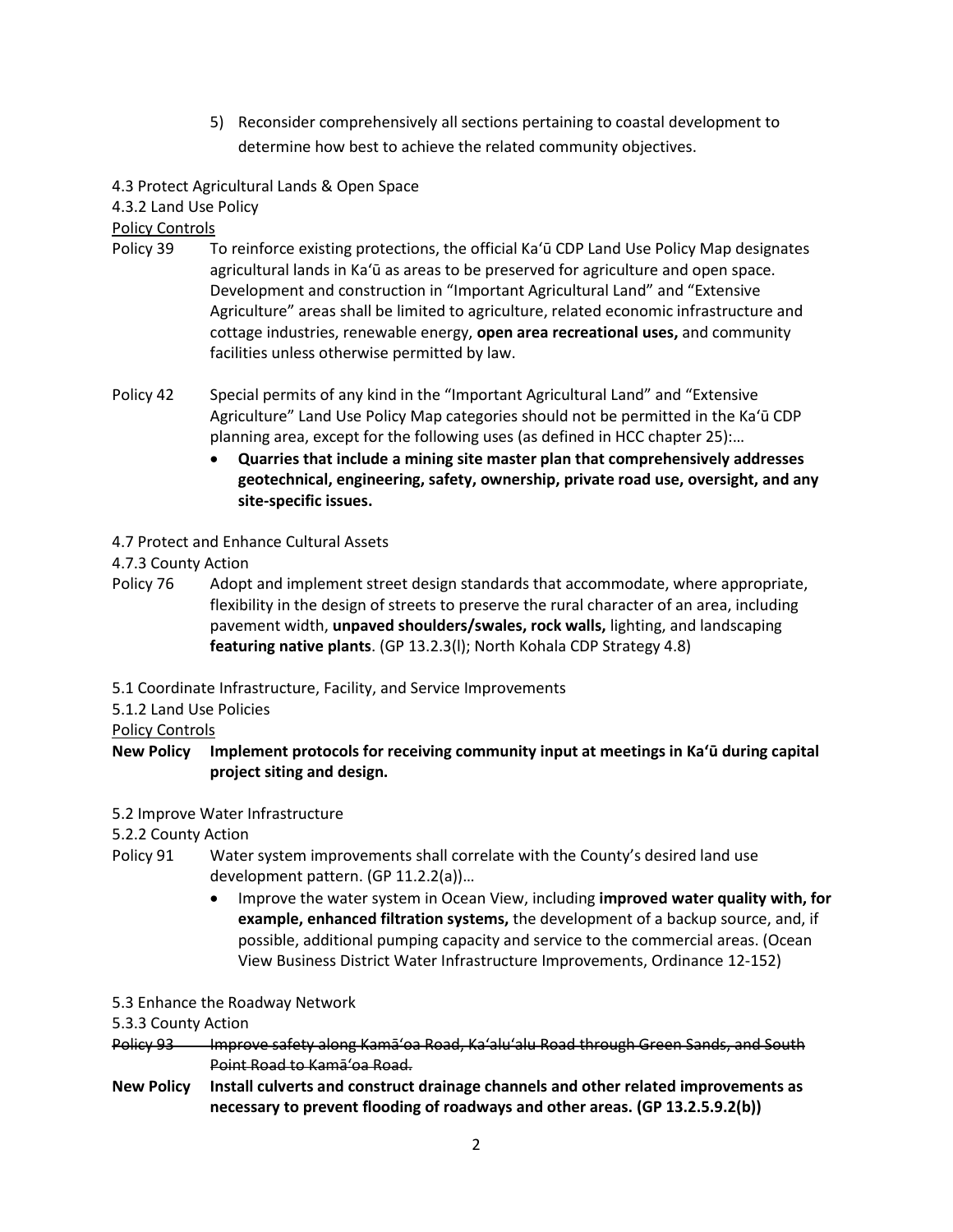**New Policy Improve safety on Wood Valley Road, possibly including posted speed limits, lane markers, and stop signs.**

**New Policy Make intersection improvements at Pikake, Koali, and Wood Valley Roads.**

5.3.4 Advocacy

5.3.4.1 Department of Transportation

 **Continue to improve Māmalahoa Highway, realigning where necessary and prioritizing shoulder safety (particularly for bicyclists), including on the stretch of highway between Honuʻapo and the Ka'ū Police Station. (GP 13.2.5.9.2(a))**

5.4 Formalize Alternative Routes

5.4.2 County Action

**New Policy Establish an emergency alternative route connecting Green Sands and Mark Twain subdivisions.**

5.5 Expand Mass Transit Facilities and Services

5.5.2 County Action

Policy 101 Provide bus shelters in Pahala, Nā'ālehu, Wai'ōhinu, Discovery Harbour, and Ocean View. **New Policy Establish a bus route that circulates within Ocean View.**

5.6 Strengthen Emergency Facilities

5.6.2 County Action

- Policy 102 The number and location of emergency services facilities **and personnel** in Ka'ū shall be based on the population to be served and response time. (GP 10.3.2(e))
- 5.7 Expand Emergency Services

5.7.2 County Action

Policy 106 **Ensure adequate police protection by** maintain**ing at least four** police officers on duty each shift in the Ka'ū District.

5.8 Improve Environmental Management Facilities

5.8.2 County Action

- **New Policy Extend the primary wastewater collection lines in Pāhala and Nāʻālehu so that infill development projects can connect wastewater systems built for new subdivisions to the County systems.**
- Policy 111 Implement plans to improve the recycling area at the Pāhala Transfer Station.
- **New Policy In consultation with residents, farmers, and vector control experts, add greenwaste drop-off and mulch pick-up sites in Ka'ū, with strict control of invasive species, pests, and disease.**

### **5.8.3 Advocacy**

**5.8.3.1 Department of Health**

- **Rather than universally prohibit cesspools, establish place-specific policies based on analysis of local environmental conditions.**
- **Make an affordable financing mechanism available for cesspool-to-septic conversions.**